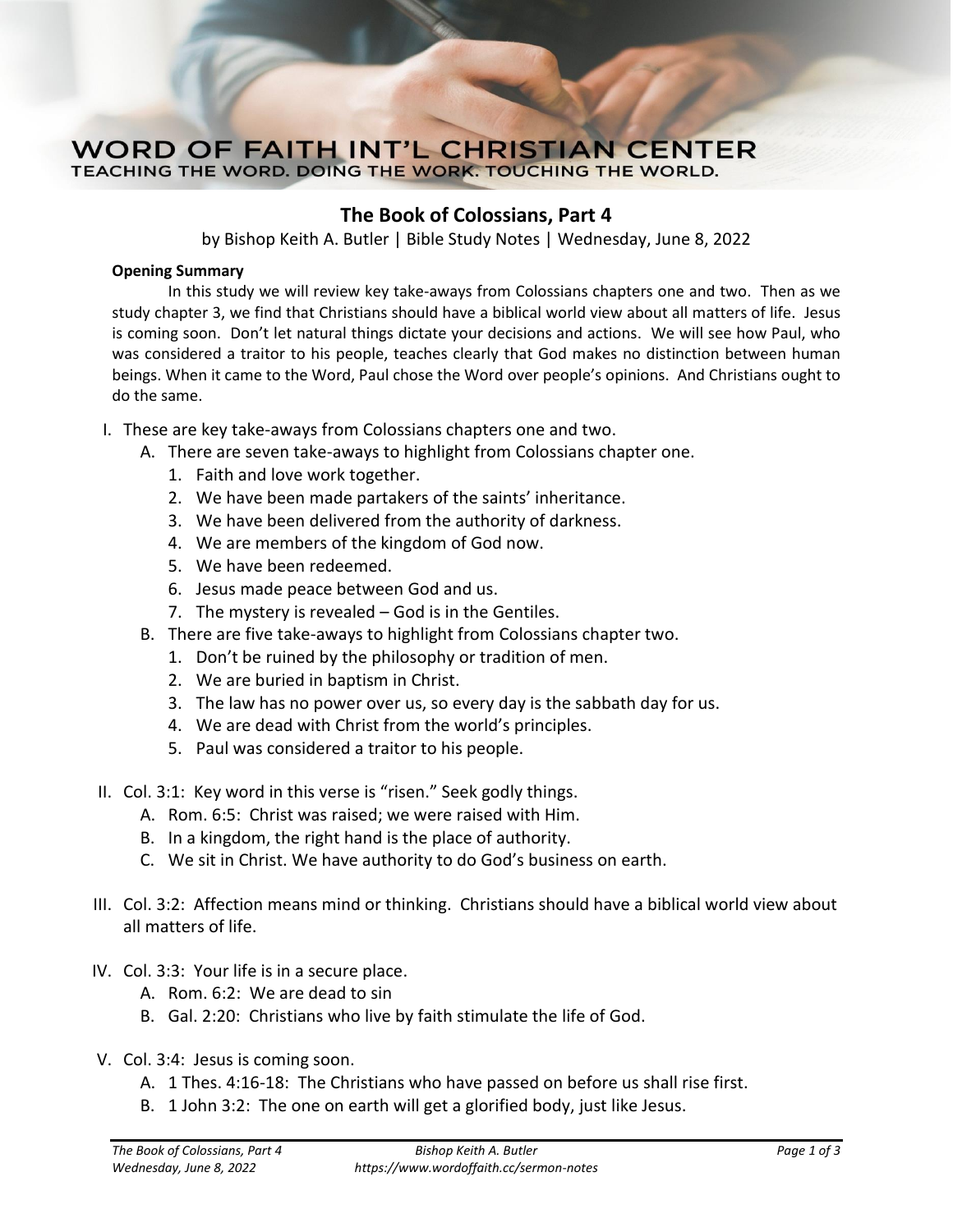- VI. Col. 3:5: Don't let your body dictate your decisions and actions.
	- A. In U.S. culture, we don't worship statues.
	- B. The idols people worship today are fancy cars, fine houses, designer clothes, etc.
	- C. Rom. 8:13: The person who prays in tongues a lot and meditates the Word gets the strength to live according to Scripture.
- VII. Col. 3:6-7: *Wrath* means *punishments*.
	- A. Rom. 1:17-18: In the U.S., there is a major cultural change where people are turning away from God.
	- B. In the Old Testament you'll see what happened to the children of Israel when they turned from God.
- VIII. Col. 3:8: Stop doing these things.
	- A. Anger is violent passion, indignation, and vengeance.
	- B. Wrath is fierceness.
	- C. Malice is wickedness.
	- D. Blasphemy is railing, evil speaking.
	- E. Filthy communication is vile conversation, talking about things that are unholy, even if it's joking.
- IX. Col. 3:9: A lie is a deliberate attempt to deceive.
- X. Col. 3:10: Think like Jesus (Php. 2:5-11).
- XI. Col. 3:11: There is no race in Christ.
	- A. Neither Jew nor Greek: Non-Jewish pagan.
		- 1. The Jews worshipped the Almighty God only. Pagans worshipped many gods. They hated Jews. Pagans considered Jews to be bigots. They called Jews narrow minded. Today, the world considers Christians to be bigots.
		- 2. Pagans felt they were open minded and progressive.
			- a. They believed in many gods.
			- b. The division was severe.
			- c. The hatred was extreme.
		- 3. Jews felt Greek pagans were disgusting.
			- a. Jews considered the gentiles as unclean.
			- b. Jews considered the gentiles as foul.
		- 4. When Paul says there is no difference between people, his brethren were outraged.
	- B. There is neither circumcision nor uncircumcision.
		- 1. There are strict religious Jews (orthodox) and non-religious Jews.
		- 2. Some were circumcised and some not. The non-circumcised were considered inferior.
		- 3. The key is what you do with the Word of God.
		- 4. In the church some follow the Word, some do not and some are in between.